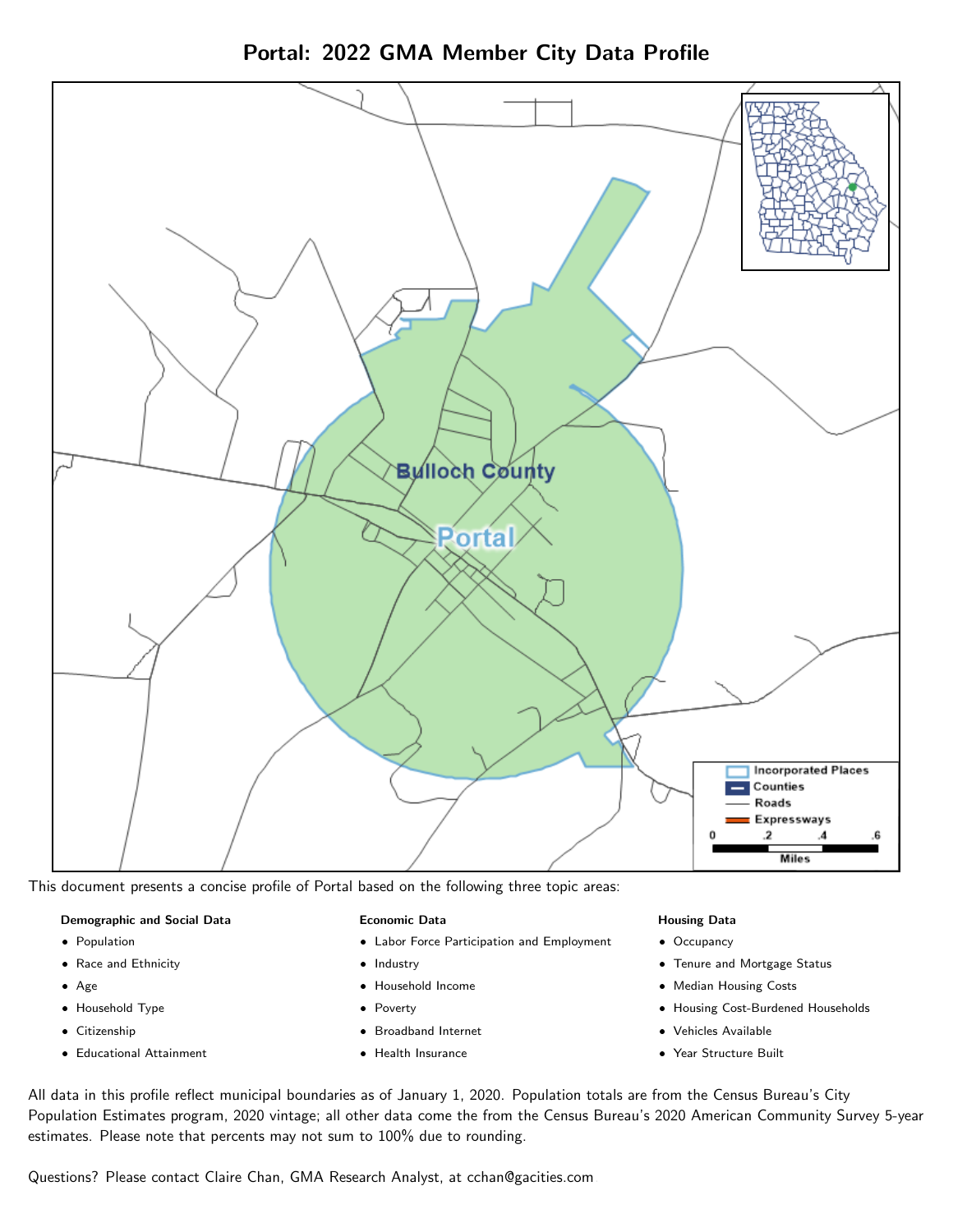# Portal: Demographic and Social





0% 2% 4% 6% 8% 10% Male **Female** Female 10% 8% 6% 4% 2% 85 and over 80-84 75-79 70-74 65-69 60-64 55-59 50-54 45-49 40-44 35-39 30-34  $25 - 29$ 20-24 15-19 10-14 5-9 Under 5

### **Citizenship**

Age

| <b>Native Born</b><br>100% |  |
|----------------------------|--|

Source: American Community Survey, 2020 5-year estimates, table B05002 Source: American Community Survey, 2020 5-year estimates, table B15002

### Race and Ethnicity



Source: U.S. Census Bureau, City Population Estimates, 2020 vintage Source: American Community Survey, 2020 5-year estimates, table B03002

### Household Type



Source: American Community Survey, 2020 5-year estimates, table B01001 Source: American Community Survey, 2020 5-year estimates, table B11001

### Educational Attainment



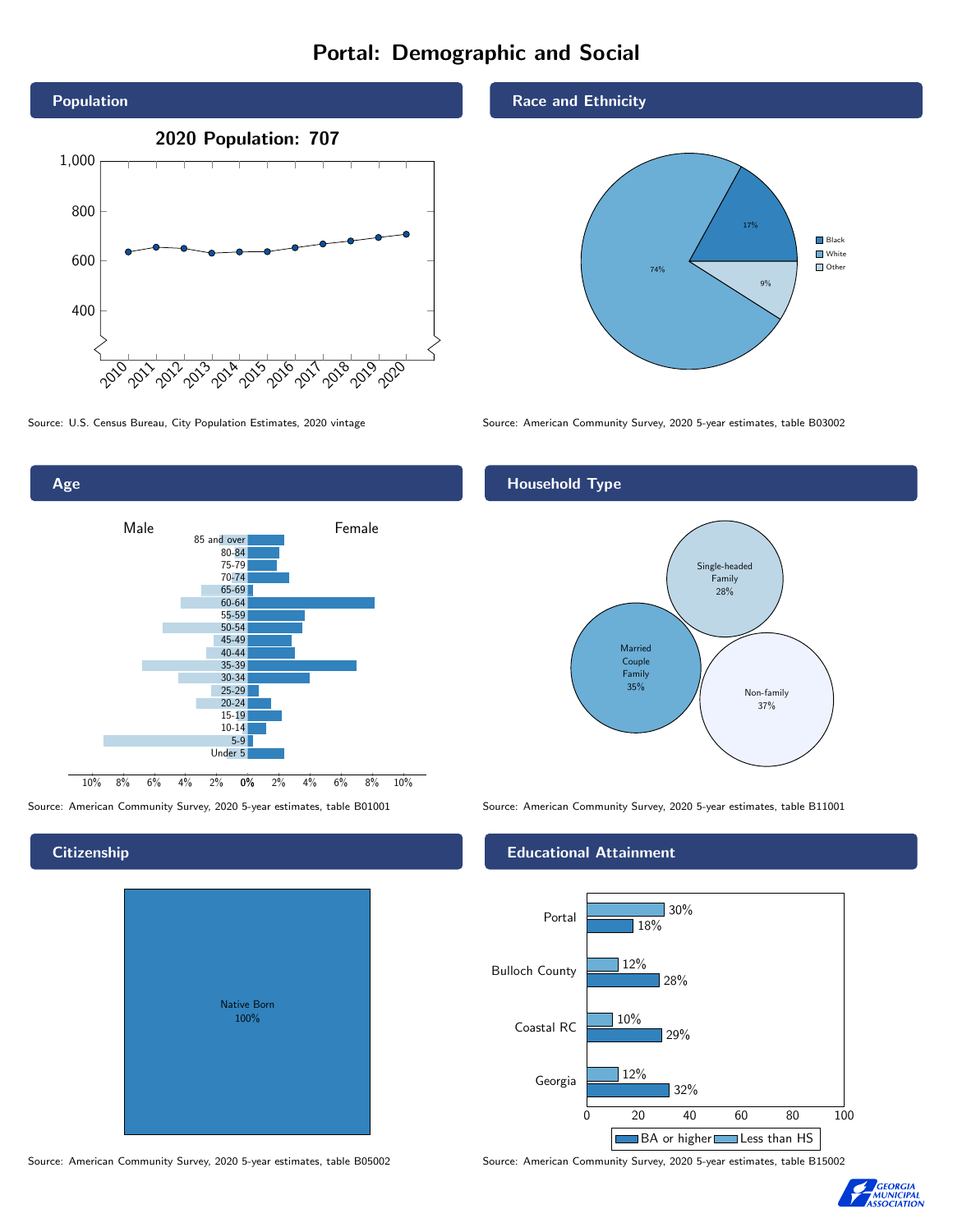# Portal: Economic



Source: American Community Survey, 2020 5-year estimates, table B23001 Note: Unemployment rate is based upon the civilian labor force.

# Household Income



Source: American Community Survey, 2020 5-year estimates, tables B19013 and B19025 Source: American Community Survey, 2020 5-year estimates, table B17010



Industry

Poverty

| Agriculture, forestry, fishing and hunting, and mining      | $0\%$ |
|-------------------------------------------------------------|-------|
| Construction                                                | 19%   |
| Manufacturing                                               | 13%   |
| <b>Wholesale Trade</b>                                      | $0\%$ |
| Retail Trade                                                | 14%   |
| Transportation and warehousing, and utilities               |       |
| Information                                                 | 3%    |
| Finance and insurance, real estate, rental, leasing         |       |
| Professional, scientific, mgt, administrative, waste mgt    |       |
| Educational services, and health care and social assistance |       |
| Arts, entertainment, recreation, accommodation, food        |       |
| service                                                     |       |
| Other services, except public administration                |       |
| Public administration                                       |       |

Source: American Community Survey, 2020 5-year estimates, table C24030

### 0 20 40 60 80 100 Georgia Coastal RC Bulloch County Portal 14% 15% 22% 25%  $720%$  $21%$ 23% 15% Total Population Children

### **Health Insurance**



Source: American Community Survey, 2020 5-year estimates, table B28002 Source: American Community Survey, 2020 5-year estimates, table B18135